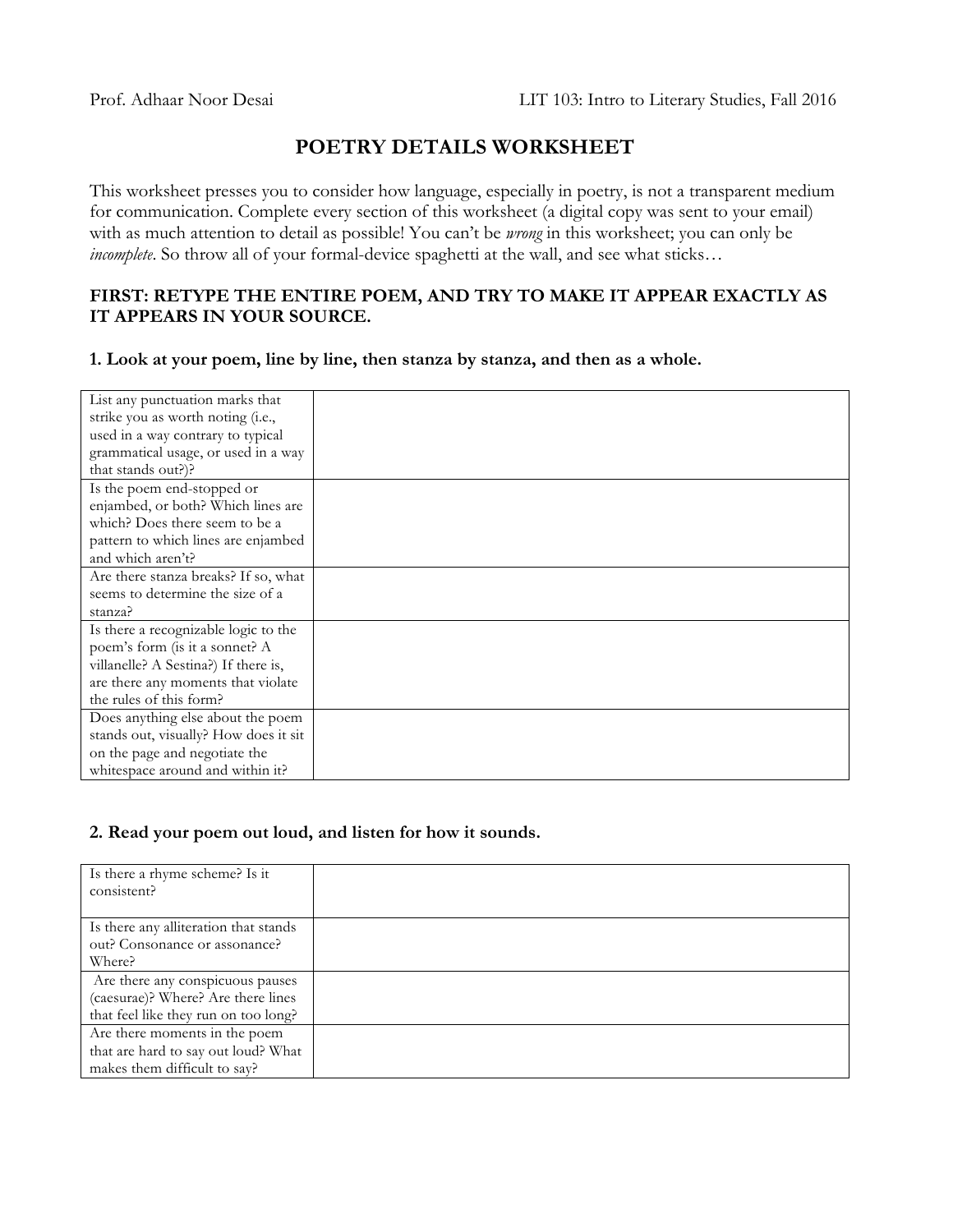### **3. Now (finally) consider the actual words of the poem.**

| Are there any repeated words or     |  |
|-------------------------------------|--|
| phrases? List all of them (aside    |  |
| from articles like "a" and "the")   |  |
| Are there any heteronyms (words     |  |
| that have the same spelling but     |  |
| different meanings/sounds)?         |  |
| Homophones (words that look         |  |
| different but sound the same)?      |  |
| Are there any prominent antonyms    |  |
| (opposites—light/dark, etc.) used   |  |
| within the poem?                    |  |
| Can any of the words used mean      |  |
| more than one thing-i.e., are there |  |
| any potential puns?                 |  |
| What verbs stand out to you? Do     |  |
| the verbs share anything in         |  |
| common (i.e., are they related to   |  |
| particular activities/environments/ |  |
| actions)? What tense (or tenses) is |  |
| the poem written in?                |  |
| Who seems to be the speaker of      |  |
| the poem, and what is the scenario  |  |
| or experience they are describing?  |  |
|                                     |  |

## **4. Think about whether the poem is presenting ideas literally or whether it is trying to disclose something indirectly or figuratively***.*

| Are there any metaphors (a)         |  |
|-------------------------------------|--|
| comparison substituting one idea    |  |
| for another)? What are the tenors   |  |
| and vehicles of these metaphors?    |  |
| Similes (comparisons using          |  |
| like/as)?                           |  |
| Personification?                    |  |
| Metonymy (invoking something by     |  |
| means of an idea that is associated |  |
| with it)?                           |  |

## **5. Consider whether ideas presented by the poem are invoking cultural norms/assumptions**

| Are there any gendered             |  |
|------------------------------------|--|
| objects/ideas in the poem? Are     |  |
| they stereotypical?                |  |
| Is there any slang or jargon       |  |
| (language specific to a style of   |  |
| discourse i.e., legal language, or |  |
| philosophical terms) used?         |  |
| Does the poem make reference to    |  |
| any specific people, places, or    |  |
| historical events (directly or     |  |
| indirectly)?                       |  |